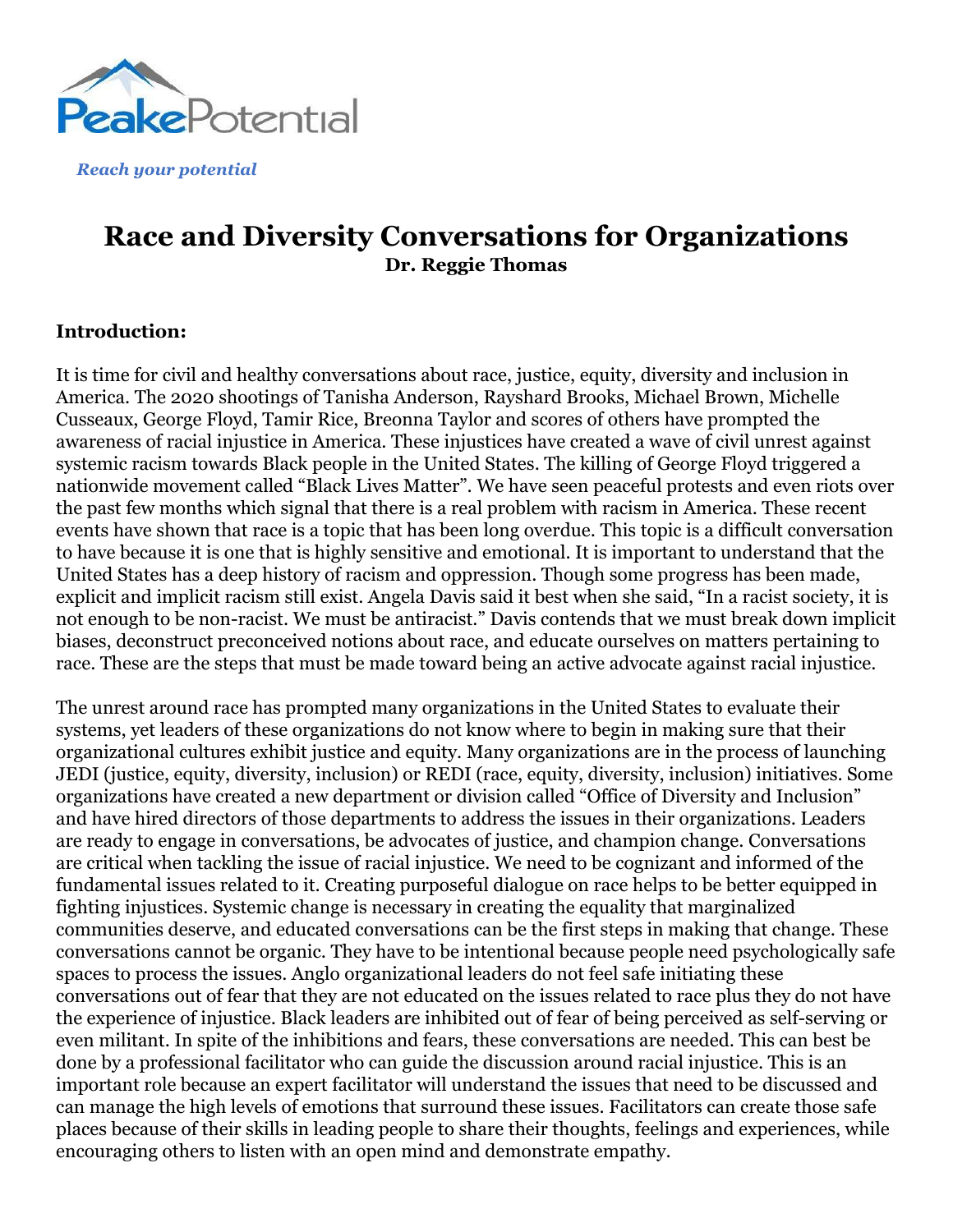

*Reach your potential*

## **The Problem:**

The problem to understand and address is structural racism. Structural racism is a term that refers to all the factors that produce and maintain racial inequities in America today. We find these in most organizations. They can be explicit or implicit, but in most cases, they are implicit. Many organizations do not even see these biases in their structures and systems. That is why conversations are needed. Listening with empathy allows people to reveal their thoughts, feelings and experiences and exposes injustices that need to be changed. Structural racism is rooted in certain aspects of our history and culture that have allowed the privileges associated with "whiteness" and the disadvantages associated with "color" to endure and adapt within our systems. Norms, behaviors and practices become imbedded in organizational culture and systems, and often are not challenged. The Aspen Institute, in their Community Change Project on Racial Equity and Community Building identified institutional norms that create inequity. We will consider those norms.

#### Institutional Policies

These are rules or laws that directly allocate resources within organizations. These policies indirectly influence the distribution of resources. Policies are principles adopted by organizations that drive their actions. Often there is implicit biases in these policies and they can be very subtle. That is why institutions need to evaluate their systems to ensure that policies are fair and equitable.

#### Institutional Practices

Policies drive practices. Institutional practices are the cultural norms, decision-making standards and operating procedures of organizations. They can seem race-neutral, but can generate racially biased outcomes. Leaders of organizations may fail to see these biases, which is why organization audits are important. An outside view can help organizational leaders uncover these unfair practices.

#### Cultural Representations

These representations are perspectives and viewpoints that are unfounded. They are the frames, popular images and stereotypes of people of color. These images are often seen as unbiased and harmless but can be damaging to creating and achieving a genuine culture of equality.

#### Progress and Retrenchment

This aspect describes the dynamics of the struggle for racial equity. Historically, racial equity has gained some ground, but has been threatened, undermined and eroded by efforts to reinforce white privileges in other areas. Organizations must guard against this inclination and tendency.

The topic of racism has a legacy that is very complex, brutally ugly and deeply personal. Many organizational leaders do not want to address those issues in the workplace because those discussions can become emotional. Discussions around race, equity and justice often are discouraged because of the perception that they can be divisive or unproductive. Diversity and inclusion initiatives and tools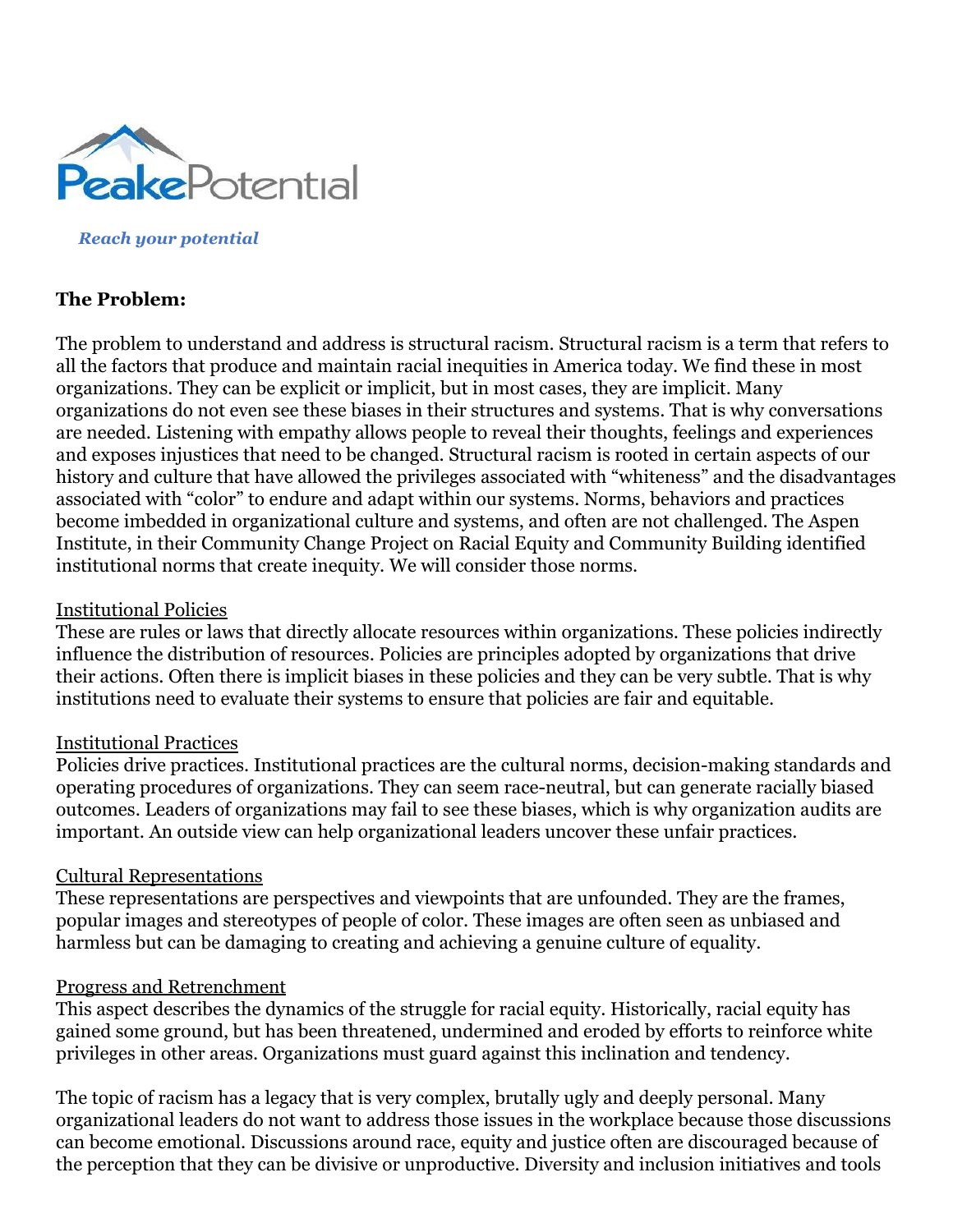did not start in 2020 with the Black Lives Movement, the protests or even the riots. Organizations have used these tools since the 1990's. Unfortunately, those efforts have proven to be insufficient.



*Reach your potential*

The tools and practices that were prevalent in the 90's were insufficient for racial equity work because they focused on "Velcro-ing" new guidelines, practices and programs onto the existing structures and culture of the workplace in an attempt to help employees of color better fit in and succeed. In addition to being insufficient; they were also racist practices in nature. Rather than solving the problem, these approaches simply placed a band-aid on the problem. Instead of trying to change some people to fit the organization, the focus must be on transforming the organization to fit ALL people and employees. In other words, the culture and its values must be changed. Employees need the opportunity to work with the dignity of having their histories acknowledged and their life experiences valued.

# **The Approach:**

For organizations to build a more inclusive culture, it is important to look at norms, values and practices in the institution that do not set the tone for equity. Leaders of organizations must commit time and resources to employees in helping them to learn about "people of color", understanding histories, breaking down personal biases, building empathy and respect for others and getting comfortable with vulnerability. This means that we cannot sweep race issues under the carpet. We need to have conversations in the workplace about these issues, but they must be intentional, organized and facilitated properly.

Dwight Smith, with Net Impact wrote a blog and offered these suggestions for having a meaningful conversation about race:

- 1. Approach the conversation with respect.
- 2. Put aside your own preconceptions.
- 3. Examine your motivations.
- 4. Embrace the discomfort of not knowing.
- 5. Find out what you don't know.
- 6. Listen and be open to questions.
- 7. Internalize what you've learned.
- 8. Commit yourself to change.
- 9. Acknowledge your privilege.
- 10. Get comfortable with your story.

# **The Discussion Forum:**

It is important that all participants come to the meeting with the ten suggestions offered by Smith above. The facilitator is the key to having an effective and meaningful discussion that is both honest and healthy. He/she will state the purpose of the meeting, stress the relational uniqueness of everyone